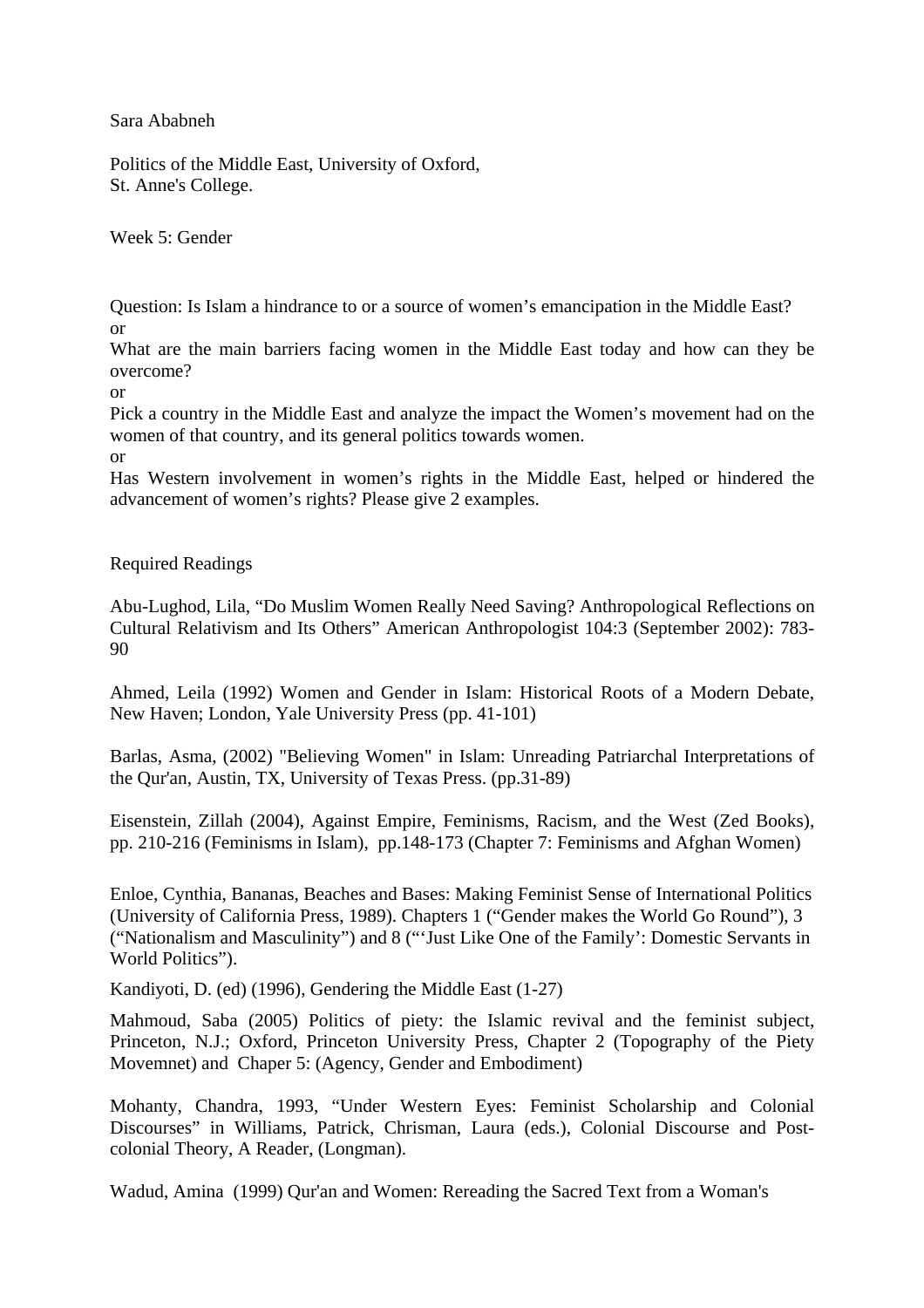Perspective, New York; Oxford, Oxford University Press. Chapter 1 (In the Beginning Man and Women were Equal), Chapter 2 (The Qur'anic View of Woman in this World).

Recommended Reading:

AHMED, L. (1992) Women and Gender in Islam: Historical Roots of a Modern Debate, New Haven; London, Yale University Press.

BARLAS, A. (2002) "Believing Women" in Islam: Unreading Patriarchal Interpretations of the Qur'an, Austin, TX, University of Texas Press.

Bahramitash, Rokasana, "The War on Terror, Feminist Orientalism and Orientalist Feminism: Case Studies of Two North American Bestsellers" in Critique: Critical Middle Eastern Studies 14:2 (Summer 2005): 221-235.

Blanchard, Eric M., "Gender, International Relations, and the Development of Feminist Security Theory" in Signs 28:4 (Summer 2003): 1289-1312.

Connell, R.W., (1987), Gender and Power (Polity)

HASSAN, R. (1990) An Islamic Perspective. IN BECHER, J. (Ed.) Women, Religion and Sexuality, Studies on the Impact of Religious Teachings on Women. Philadelphia, Trinity Press International.

Hasso, Frances, "Discursive and Political Deployments by/of the 2002 Palestinian Female Suicide Bombers/Martyrs" in Feminist Review31 (2005): 23-51

HOOKS, B. (1982) Ain't I a woman: black women and feminism, London, Pluto Press.

JAD, I. (1990) From Salons to the Popular Committees: Palestinian Women, 1919-1989. IN NASSER, J. A. H., ROGER (Ed.) Intifada: Palestine at the Crossroads. New York, Praeger Publishers.

KALMBACH, H. (2006) Social and Religious Change in Damascus: One Case of Female Islamic Religious Authority. Oriental Studies (Modern Middle Eastern Studies). Oxford, University of Oxford.

Moghadam, V. (1993), Modernizing Women: Gender and social Change in the Middle East (pp.1-27).

MAHMOOD, S. (2005) Politics of piety: the Islamic revival and the feminist subject, Princeton, N.J.; Oxford, Princeton University Press.

MERNISSI, F. (1987) Beyond the Veil: Male-Female Dynamics in Modern Muslim Society, Bloomington and Indianapolis, Indiana University Press.

MOHANTY, C. (1993) Under Western Eyes: Feminist Scholarship and Colonial Discourses. IN WILLIAMS, P. & CHRISMAN, L. (Eds.) Colonial Discourse and Postcolonial Theory, A Reader. Longman.